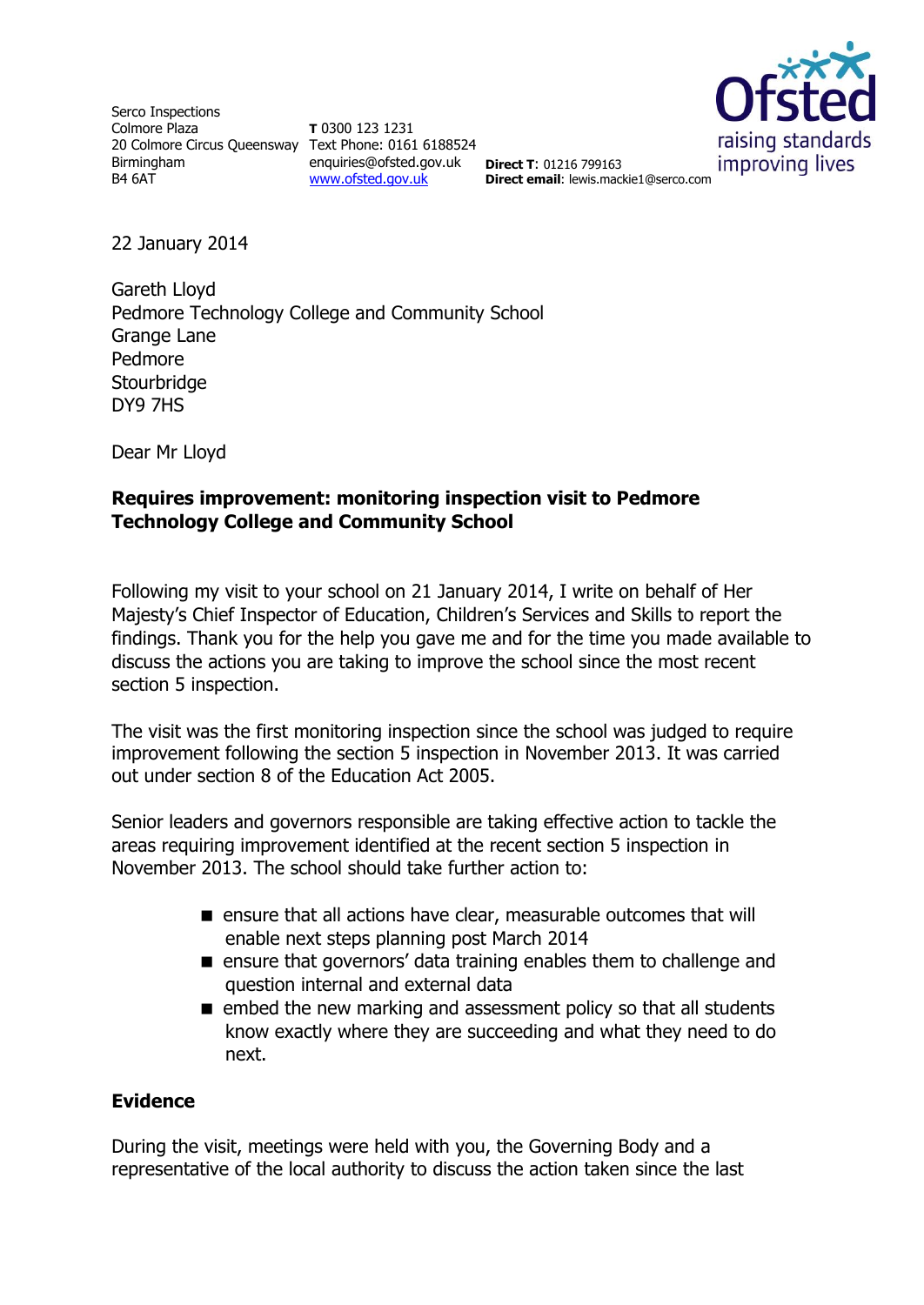

inspection. A learning walk was undertaken, which included brief discussions with students about their work, and a scrutiny of the work of Key Stage 4 students across a range of subjects was completed. The school improvement plans were evaluated.

### **Context**

Since the last inspection the head of Year 11 has left and will not be replaced until the leadership re-structure has been agreed. There has been a new head of geography appointed who took up post in January 2014.

# **Main findings**

You are taking effective action to address the key areas for improvement in the last Ofsted report. Although the judgement was a disappointment for the school, leaders and staff have responded positively and are keen for the school to move to good as quickly as possible. This means that new and recent processes and procedures have been taken on board rapidly and there are therefore already early signs of improvement.

Planned actions for improvement are well focused on the areas identified at the last inspection and build on the priorities already identified by leaders in their school action plan. Those responsible for implementation and monitoring are clearly identified and there is a clear timeline for evaluation and review of impact. However, in some cases, success criteria need to be refined to ensure that you are able to measure progress precisely and over time.

A more rigorous quality assurance system has been put in place that holds teachers and middle leaders to account for the achievement of students over time. A detailed calendar of quality assurance activity has been agreed and published so that all staff know exactly what is expected of them; how they will be held to account and when they will be monitored.

Middle leadership is improving following a restructure of line management processes and expectations. Subject leaders are now expected to meet weekly with their line managers in order to report on their analysis of data and achievement and are held accountable for improvement. This means that you and your senior leaders are now able to identify underperformance rapidly and ensure that appropriate interventions have been put in place.

In addition, leaders for English and mathematics have been able to access national and regional training through the school's membership of Partners in Excellence alongside a deputy headteacher, which focuses on strategies to raise standards. They are provided with time to meet on a weekly basis to share good practice and support each other in continuing improvement. As a result, in year school data shows that both expected progress and more than expected progress rates in English and mathematics are already improving.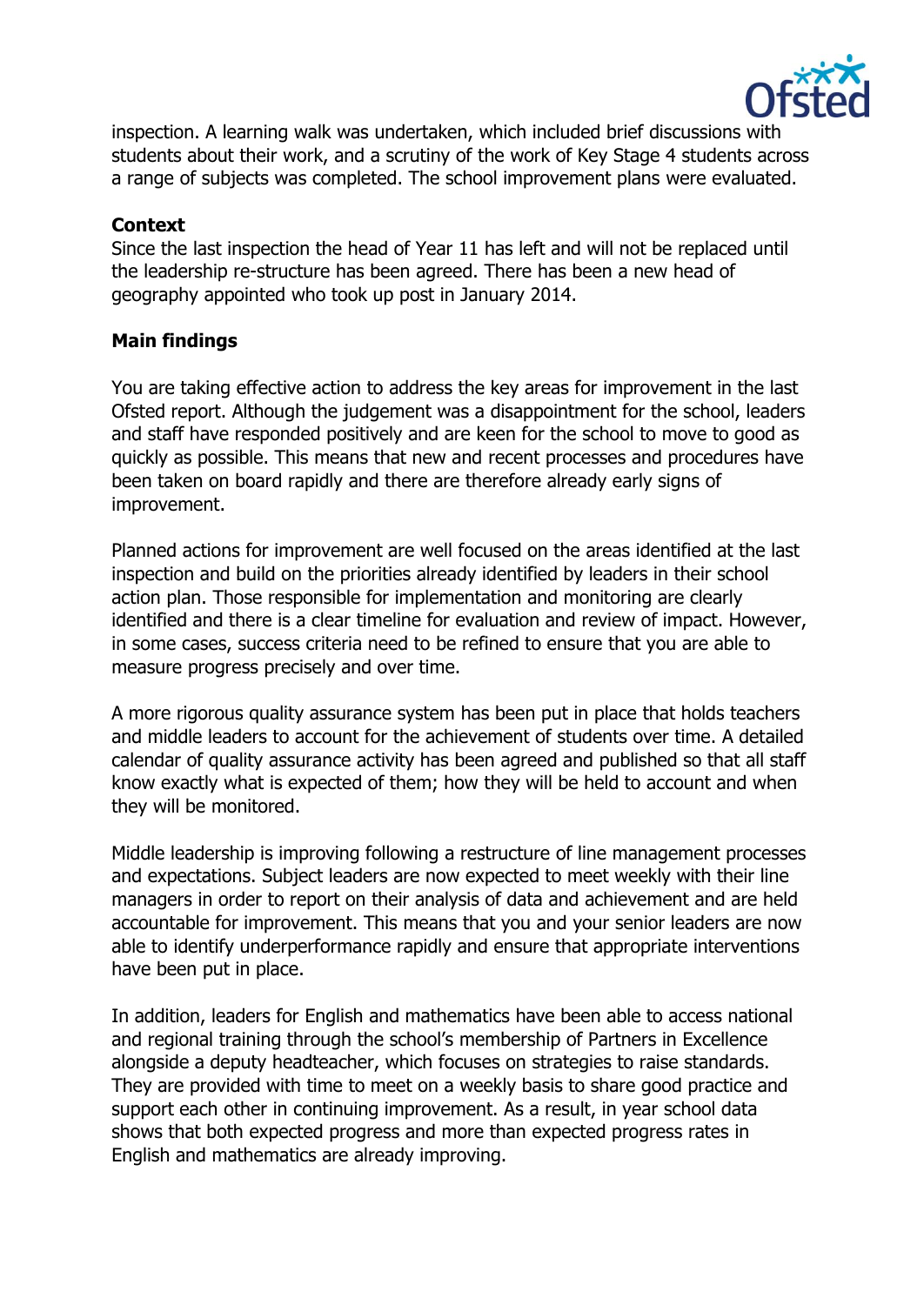

Training is highly focused through the Wednesday morning sessions, which are popular with staff. These sessions allow a rapid response to identified needs as well as providing opportunities for sharing good practice because staff are asked to lead sessions based on the work they have done to achieve improvements in specified areas.

You have introduced a new marking and assessment policy and there are signs that written feedback to students is beginning to improve. However, at this early stage of the pilot period, this is not yet consistent across or within subject areas and some key issues remain. For example, there is currently little evidence that marking for literacy is in force. Teachers are beginning to identify 'next steps' more clearly but comments about what aspect of work has been done well are often too vague to be helpful to students. Nevertheless, the introduction of 'fix it' time has been received very positively by students. They report that it is helpful to be able to discuss written feedback with their teachers and they appreciate the time provided to improve their work.

The school has worked hard to establish an effective transition hub with primaries for literacy. This has worked well with signs that students are better prepared for Year 7 and this year the hub will extend to include numeracy. Primary schools have found the collaborative working very useful and have asked for ICT and science to be added. Clear evidence of its impact in terms of more rapid progress in Year7 will now be a focus for the school.

Governance of the school is strong. Governors know the school well and are clear about the areas for improvement. They could discuss in detail where progress had already been made and the impact of actions taken. They are kept well informed by you and your leaders and provide both challenge and support. They are keen to ensure that they further develop their ability to analyse key data first hand, so that they can effectively question performance over time.

Ofsted may carry out further visits and, where necessary, provide further support and challenge to the school until its next section 5 inspection.

#### **External support**

The local authority has provided light touch support prior to the Ofsted inspection. Since then they have worked with the school to broker support, particularly for mathematics. They are confident that you will be able to achieve the improvements required to move to good.

I am copying this letter to the Chair of the Governing Body, the Director of Children's Services for Dudley and as below.